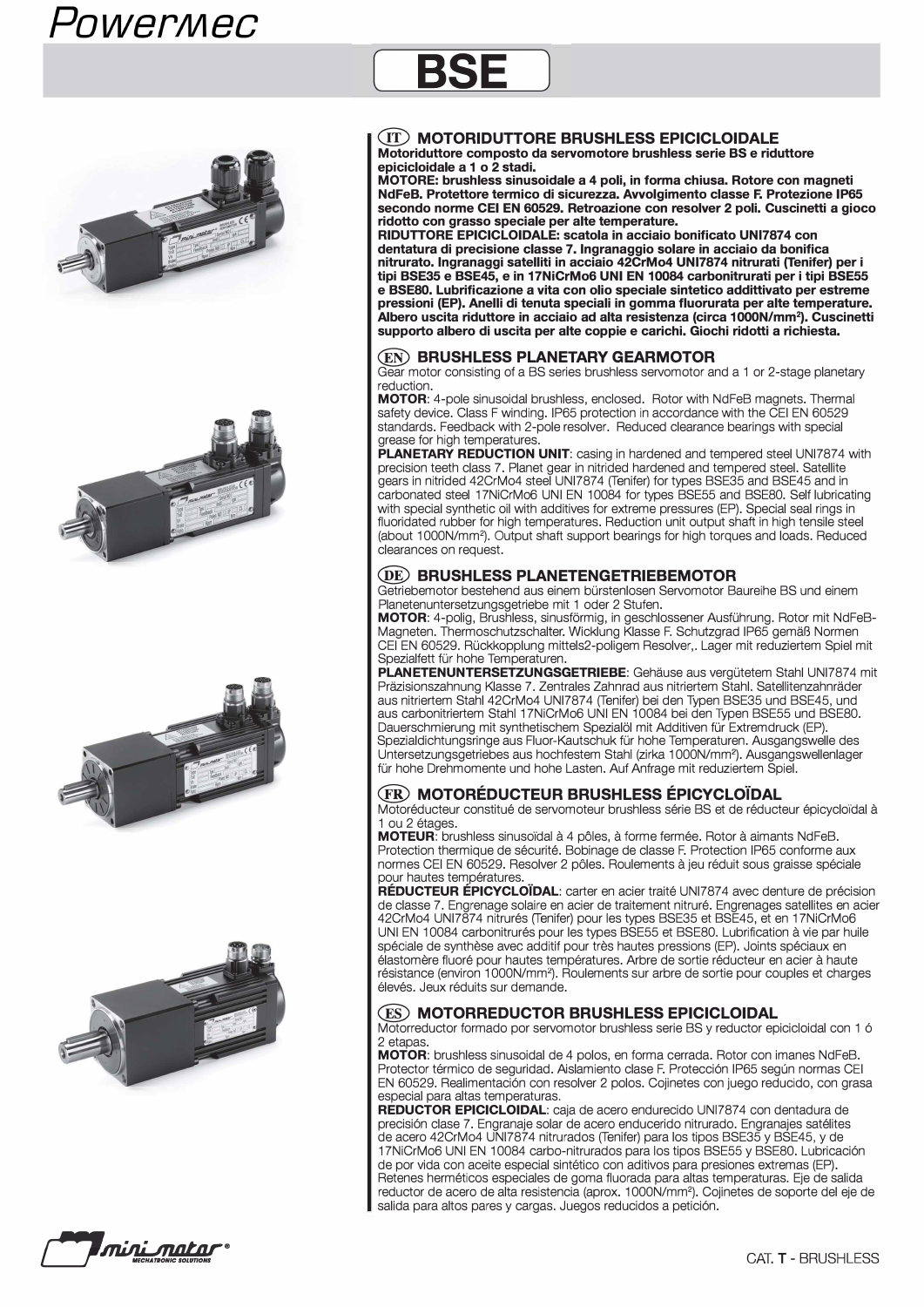# **CUSTOMIZED SOLUTIONS ON REQUEST**





| <b>Tipo</b><br><b>Type</b><br><b>Typ</b><br><b>Type</b><br><b>Tipo</b> | <b>Stadi</b><br><b>Stages</b><br><b>Stufen</b><br>Étages<br><b>Etapas</b> | Rapporti<br><b>Ratios</b><br><b>Verhaltnis</b><br><b>Rapports</b><br><b>Relaciones</b> | Giri nominali (rpm)<br>Nominal speed (rpm)<br>Nemdrehtahl (rpm)<br>Tours nominaux (rpm)<br>Revoluciones nominales (rpm) | Coppia (Nm)<br>Torque (Nm)<br>Drehmoment (Nm)<br>Couple (Nm)<br>Pares (Nm) |  |  |  |  |
|------------------------------------------------------------------------|---------------------------------------------------------------------------|----------------------------------------------------------------------------------------|-------------------------------------------------------------------------------------------------------------------------|----------------------------------------------------------------------------|--|--|--|--|
|                                                                        | $\mathbf{1}$                                                              | $\overline{4}$                                                                         | 1000                                                                                                                    | 0,29                                                                       |  |  |  |  |
| <b>BSE 35/30</b>                                                       |                                                                           | $\overline{7}$                                                                         | 571                                                                                                                     | 0,51                                                                       |  |  |  |  |
|                                                                        | $\overline{c}$                                                            | 16                                                                                     | 250                                                                                                                     | 1,1                                                                        |  |  |  |  |
|                                                                        |                                                                           | 49                                                                                     | 82                                                                                                                      | 3,4                                                                        |  |  |  |  |
| <b>BSE 35/60</b>                                                       | $\mathbf{1}$                                                              | $\overline{4}$                                                                         | 1000                                                                                                                    | 0,56                                                                       |  |  |  |  |
|                                                                        |                                                                           | $\overline{7}$                                                                         | 571                                                                                                                     | $\mathbf{1}$                                                               |  |  |  |  |
|                                                                        | $\mathbf{2}$                                                              | 16                                                                                     | 250                                                                                                                     | 2,1                                                                        |  |  |  |  |
|                                                                        |                                                                           | 49                                                                                     | 82                                                                                                                      | 6,5                                                                        |  |  |  |  |
| <b>BSE 45/35</b>                                                       | $\mathbf{1}$                                                              | 5                                                                                      | 800                                                                                                                     | 0,86                                                                       |  |  |  |  |
|                                                                        |                                                                           | $\overline{7}$                                                                         | 571                                                                                                                     | 1,2                                                                        |  |  |  |  |
|                                                                        | $\overline{c}$                                                            | 25                                                                                     | 160                                                                                                                     | 4,15                                                                       |  |  |  |  |
|                                                                        |                                                                           | 49                                                                                     | 82                                                                                                                      | 8,2                                                                        |  |  |  |  |
| <b>BSE 45/70</b>                                                       | $\mathbf{1}$                                                              | 5                                                                                      | 800                                                                                                                     | 1,54                                                                       |  |  |  |  |
|                                                                        |                                                                           | $\overline{7}$                                                                         | 571                                                                                                                     | 2,15                                                                       |  |  |  |  |
|                                                                        | $\overline{c}$                                                            | 25                                                                                     | 160                                                                                                                     | 7,37                                                                       |  |  |  |  |
|                                                                        |                                                                           | 49                                                                                     | 82                                                                                                                      | 14,6                                                                       |  |  |  |  |
| <b>BSE 55/50</b>                                                       | 1                                                                         | 5                                                                                      | 800                                                                                                                     | 2,2                                                                        |  |  |  |  |
|                                                                        |                                                                           | $\overline{7}$                                                                         | 571                                                                                                                     | 3                                                                          |  |  |  |  |
|                                                                        | $\overline{2}$                                                            | 25                                                                                     | 160                                                                                                                     | 10,4                                                                       |  |  |  |  |
|                                                                        |                                                                           | 49                                                                                     | 82                                                                                                                      | 20,8                                                                       |  |  |  |  |
|                                                                        | $\mathbf{1}$                                                              | 5                                                                                      | 800                                                                                                                     | 3,4                                                                        |  |  |  |  |
| <b>BSE 55/100</b>                                                      |                                                                           | $\overline{7}$                                                                         | 571                                                                                                                     | 4,5                                                                        |  |  |  |  |
|                                                                        | $\overline{c}$                                                            | 25                                                                                     | 160                                                                                                                     | 16,1                                                                       |  |  |  |  |
|                                                                        |                                                                           | 49                                                                                     | 82                                                                                                                      | 31,2                                                                       |  |  |  |  |
| <b>BSE 80/50</b>                                                       | 1                                                                         | 5                                                                                      | 800                                                                                                                     | 5,28                                                                       |  |  |  |  |
|                                                                        |                                                                           | $\overline{7}$                                                                         | 571                                                                                                                     | 7,39                                                                       |  |  |  |  |
|                                                                        | $\overline{c}$                                                            | 25                                                                                     | 160                                                                                                                     | 25,3                                                                       |  |  |  |  |
|                                                                        |                                                                           | 49                                                                                     | 82                                                                                                                      | 49,6                                                                       |  |  |  |  |
| <b>BSE 80/100</b>                                                      |                                                                           | 5                                                                                      | 800                                                                                                                     | 10,1                                                                       |  |  |  |  |
|                                                                        | $\mathbf{1}$                                                              | $\overline{7}$                                                                         | 571                                                                                                                     | 14,1                                                                       |  |  |  |  |
|                                                                        |                                                                           | 25                                                                                     | 160                                                                                                                     | 48,3                                                                       |  |  |  |  |
|                                                                        | $\overline{c}$                                                            | 49                                                                                     | 82                                                                                                                      | 94,7                                                                       |  |  |  |  |